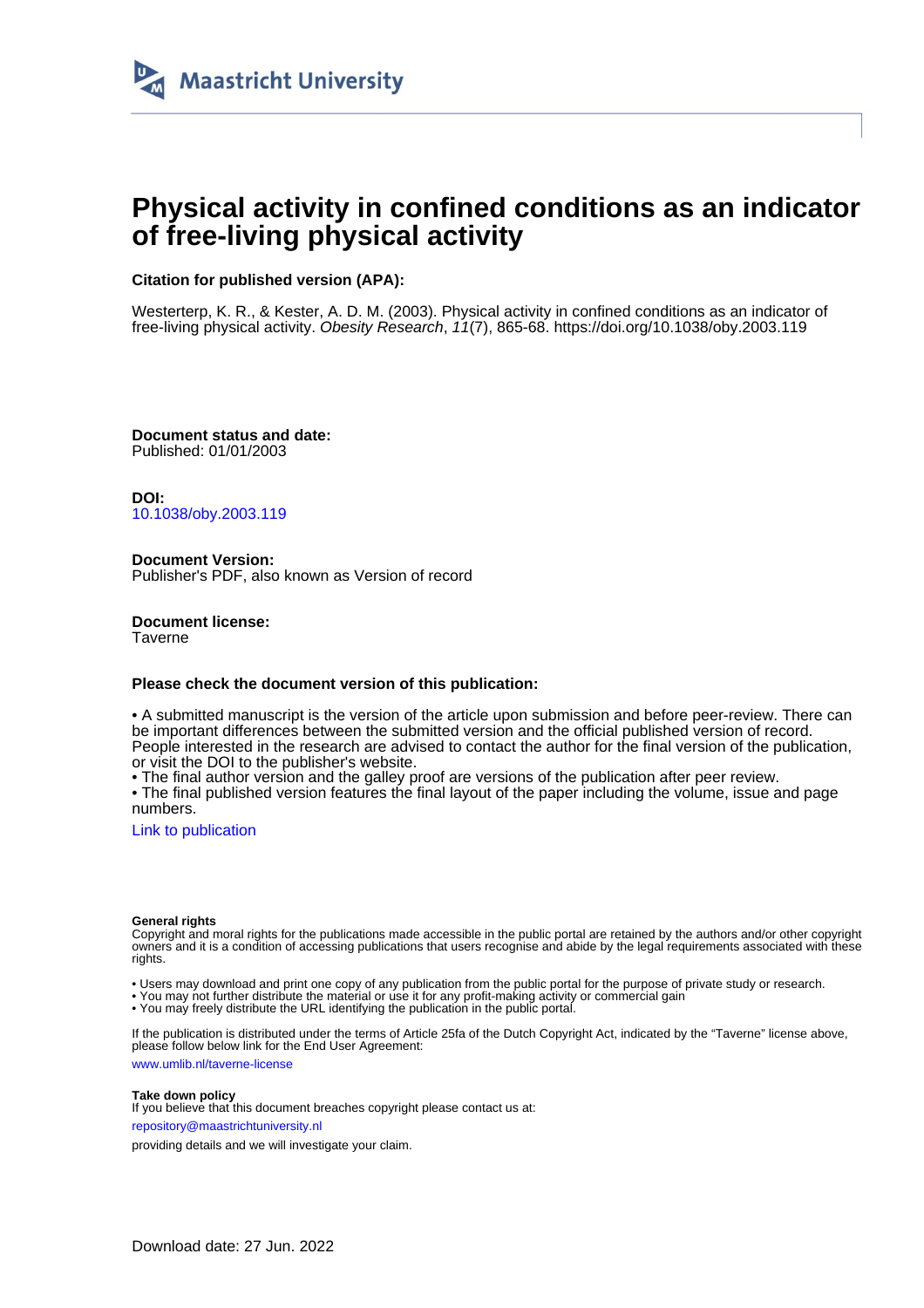# **Physical Activity in Confined Conditions as an Indicator of Free-Living Physical Activity**

*Klaas R. Westerterp\* and Arnold D.M. Kester†*

#### **Abstract**

WESTERTERP, KLAAS R. AND ARNOLD D.M. KESTER. Physical activity in confined conditions as an indicator of free-living physical activity. *Obes Res.* 2003; 11:865–868.

*Objective:* The main determinants of daily energy expenditure are body size and physical activity. Activity energy expenditure is the most variable component of total energy expenditure. It was assessed whether the physical activity level in confined conditions is an indicator of free-living physical activity.

*Research Methods and Procedures:* Activity energy expenditure was measured over 1 day in a confined environment of a respiration chamber (floor space,  $7.0 \text{ m}^2$ ), where activities were restricted to low-intensity activities of daily living, and over 2 weeks in a free-living environment using doubly labeled water. Subjects were 16 women and 29 men (age,  $31 \pm 10$  years; BMI,  $24.2 \pm 2.7$  kg/m<sup>2</sup>).

*Results:* The free-living activity level of the subjects, as a multiple of resting energy expenditure, was  $1.76 \pm 0.13$ . Activity energy expenditure in the chamber was  $47 \pm 13\%$ of the value in daily life, and the two values were correlated  $(r = 0.50, p < 0.001$ ; partial correlation corrected for age, gender, and BMI: 0.40,  $p < 0.01$ ). The chamber value explained 25% of the total variance in free-living activity energy expenditure.

*Discussion:* The activity level of a subject under sedentary conditions is an indicator of activity energy expenditure in daily life, showing the importance of nonexercise activity for daily energy expenditure.

# **Key words: indirect calorimetry, respiration chamber, doubly labeled water, body size, exercise**

Address correspondence to Klaas R. Westerterp, Department of Human Biology, Maastricht University, PO Box 616, 6200 MD Maastricht, The Netherlands.

E-mail: K.Westerterp@HB.Unimaas.NL

Copyright © 2003 NAASO

# **Introduction**

Daily energy expenditure can be divided into three components: basal metabolic rate  $(BMR)$ , diet-induced energy expenditure, and activity-induced energy expenditure (AEE). BMR represents the energetic costs of the processes essential for life. Diet-induced energy expenditure results from the digestion, absorption, and conversion of the monomeric forms of the absorbed macronutrients to their polymeric form. AEE is the energy expenditure associated with muscular contractions to perform body postures and movements, including exercise. Under most circumstances, individual BMR accounts for the largest proportion of daily energy expenditure or average daily metabolic rate (ADMR) and is mainly determined by body size. Dietinduced energy expenditure is  $\sim$ 10% of ADMR in subjects consuming an average mixed diet that meets energy requirements (1). AEE is the most variable component of ADMR. In the general population, physical activity level (PAL; ADMR/BMR) ranges between 1.2 and 2.5 (2). As a fraction of ADMR, AEE varies from 5% in a subject with a minimum PAL of 1.2 to 50% in a subject with a PAL of 2.5. At a PAL value of 1.75, the average reported for the general population (3,4), AEE is one-third of ADMR.

Recently, Snitker et al. (5) showed, for a group of healthy Pima Indians, that AEE, as measured in a respiration chamber, was correlated to habitual, free-living physical activity. They speculated from these data that there might be a genetic determinant of AEE and encouraged further studies. AEE has been shown to be important for the maintenance of body weight (6). An increase in daily PALs could decrease the rising prevalence of obesity (7). Here, to quantify the importance of nonexercise activity for daily energy expenditure, we assessed whether the activity level of a subject under sedentary conditions is an indicator for AEE in daily life.

Received for review January 27, 2003.

Accepted in final form May 5, 2003.

<sup>\*</sup>Department of Human Biology and †Department of Methodology and Statistics, Maastricht University, Maastricht, The Netherlands.

<sup>&</sup>lt;sup>1</sup> Nonstandard abbreviations: BMR, basal metabolic rate; AEE, activity-induced energy expenditure; ADMR, average daily metabolic rate; PAL, physical activity level; 24EE, 24-hour energy expenditure; SMR, sleeping metabolic rate; AEE<sub>ch</sub>, activity-induced energy expenditure in the chamber;  $AEE_{fl}$ , activity-induced energy expenditure in free-living activity.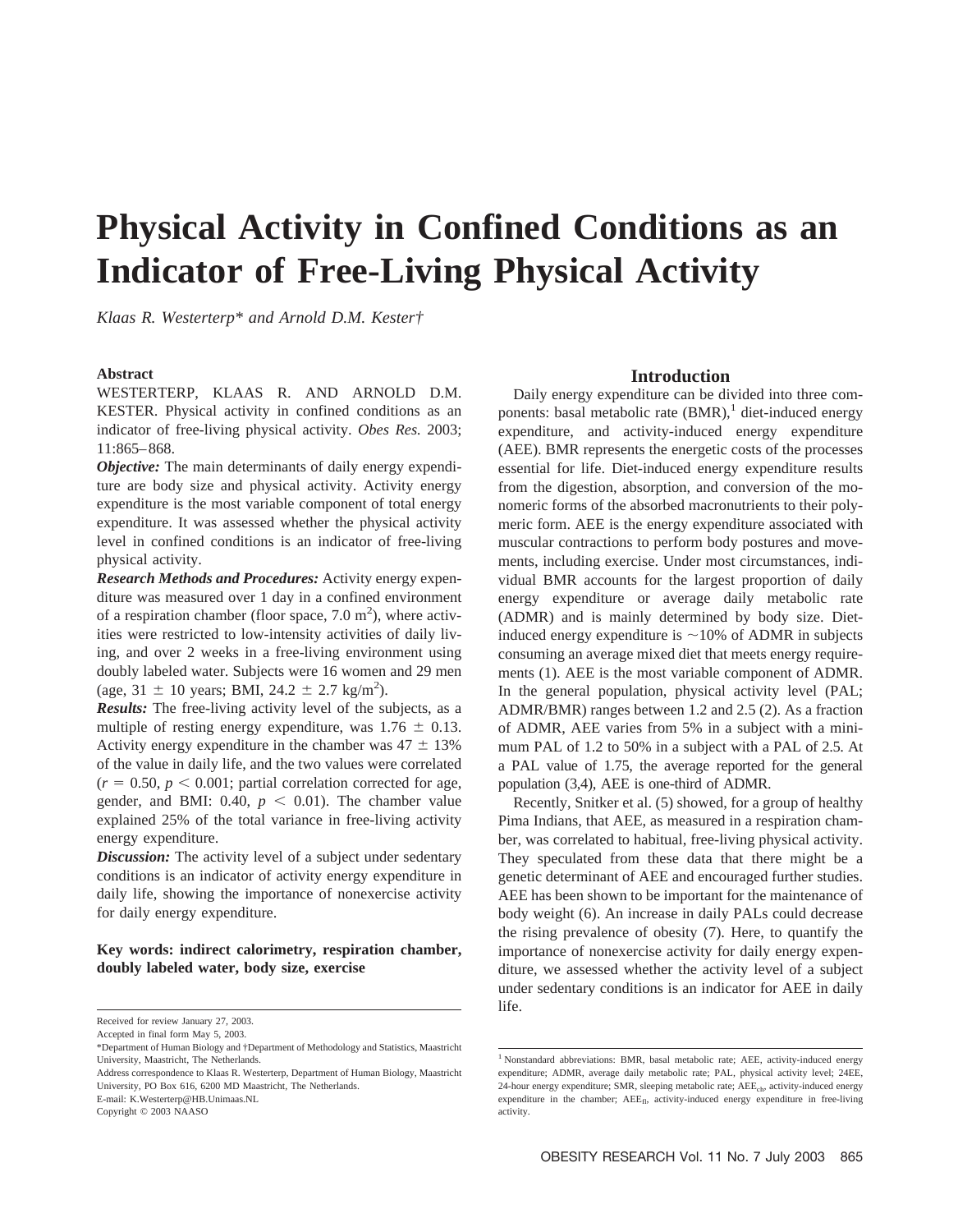## **Research Methods and Procedures**

Subjects were16 women and 29 men, with an average age of  $31 \pm 10$  years (range, 19 to 61 years) and a BMI of 24.2  $\pm$  2.7 kg/m<sup>2</sup> (range, 19.4 to 30.4 kg/m<sup>2</sup>). They were participants in studies on effects of intake pattern and diet composition on energy expenditure (8,9). Selection criteria included being white, living within 30 km from Maastricht, participating in sporting activities  $\langle 7 \text{ h/wk} \rangle$ , having an alcohol consumption of  $\leq$ 21 drinks/wk for women and  $\leq$ 28 drinks/wk for men, and having no dietary restrictions. All subjects were certified by a staff physician to be in good health and gave informed consent to participate in the study after procedures were explained to them. The protocol was approved by the university ethics committee.

Subjects were weight stable at least 6 months before and during the study. Observations included measurement of energy expenditure over 24 h (24EE) in a respiration chamber and under daily living conditions (ADMR) over a 2-week interval using doubly labeled water.

Measurement of energy expenditure in the respiration chamber was performed as described before (10). The chamber measured  $3.10 \times 2.25$  m and was furnished with a bed, chair, table, TV, radio, telephone, wash bowl, and toilet facilities. During daytime hours, subjects were allowed to move freely, sit, lie down, study, use the telephone, listen to the radio, and watch television; only sleeping and purposeful exercise were not allowed. At night, subjects were supposed to sleep from 11:00 PM until 7:00 AM, when lights were switched off. Body movement was monitored by means of a radar system based on the Doppler principle. Subjects were fed according to estimated energy balance. Sleeping metabolic rate (SMR) was measured from 3:00 AM to 6:00 AM, when subjects were asleep.

ADMR was measured over a 2-week period, immediately after the measurement of 24EE. Dose, sampling protocol, sample analysis, and calculation procedure were as described before (11,12). Briefly, subjects were given a weighed dose of water with a measured enrichment of  $\sim$  5 atoms %  $^{2}H$  and 10 atoms %  $^{18}O$ , so that baseline levels were increased with 150 ppm for  ${}^{2}$ H and 300 ppm for  ${}^{18}$ O. Urine samples for isotope measurement were collected before dosing at night, from the second and last voiding on the next day, and after 7 and 14 days. Isotope abundance in the urine samples was measured with an isotope-ratio mass spectrometer (Aqua Sira; VG Isogas, Cheshire, United Kingdom).  $CO<sub>2</sub>$  production was calculated from isotope elimination rates, as calculated from the slope of the elimination curve, correcting for changes in body water assumed to be proportional to changes in body mass from the start to the end of the observation interval.  $CO<sub>2</sub>$  production was converted to ADMR using an energy equivalent based on the individual macronutrient composition of the diet.

AEE in the chamber  $(AEE_{ch})$  and under free-living conditions ( $AEE_{fl}$ ) were calculated, respectively, with the equa-



Chamber energy expenditure (MJ/d)

*Figure 1:* Free-living energy expenditure plotted as a function of energy expenditure in the confined environment of a respiration chamber (women, closed circles; men, open circles), with the line of identity (dotted) and the linear regression line (continuous,  $r =$ 0.85,  $p < 0.0001$ ).

tions:  $AEE_{ch} = 24EE - (0.1 \times 24EE + SMR)$  and  $AEE_{fl}$  $=$  ADMR  $-$  (0.1  $\times$  ADMR  $+$  SMR), where diet-induced energy expenditure was estimated as 10% of ADMR (1). AEE was normalized by division by body weight, an appropriate means for comparing the volume (intensity  $\times$ time) of physical activity among individuals of different body sizes (13). In a subgroup of 30 subjects, body movement in free-living conditions was evaluated during a 7-day period with a tri-axial accelerometer (14). Partial correlations of chamber and free-living energy expenditure parameters were calculated with correction for age, gender, and BMI.

#### **Results**

Free-living energy expenditure was higher than energy expenditure in the confined environment of a respiration chamber for all subjects, and the two values were closely correlated (Figure 1,  $r = 0.85$ ,  $p < 0.0001$ ; partial correlation, 0.65;  $p < 0.0001$ ). The activity level of the subjects in the respiration chamber (24EE/SMR) was  $1.40 \pm 0.06$ (range, 1.30 to 1.58). The activity level in free-living conditions (ADMR/SMR) was  $1.76 \pm 0.14$  (range, 1.38 to 2.04). The partial correlation of chamber and free-living ADMR/SMR was 0.38 ( $p < 0.05$ ). AEE in the chamber was  $47 \pm 13\%$  of the value in daily life, and the two values were correlated (Figure 2,  $r = 0.50$ ,  $p < 0.001$ ; partial correlation,  $0.40; p \le 0.01$ ). In a subgroup of 30 subjects, there was a similar relation between body movement in daily life (accelerometer counts) and in the chamber (radar counts):  $r = 0.57, p < 0.001.$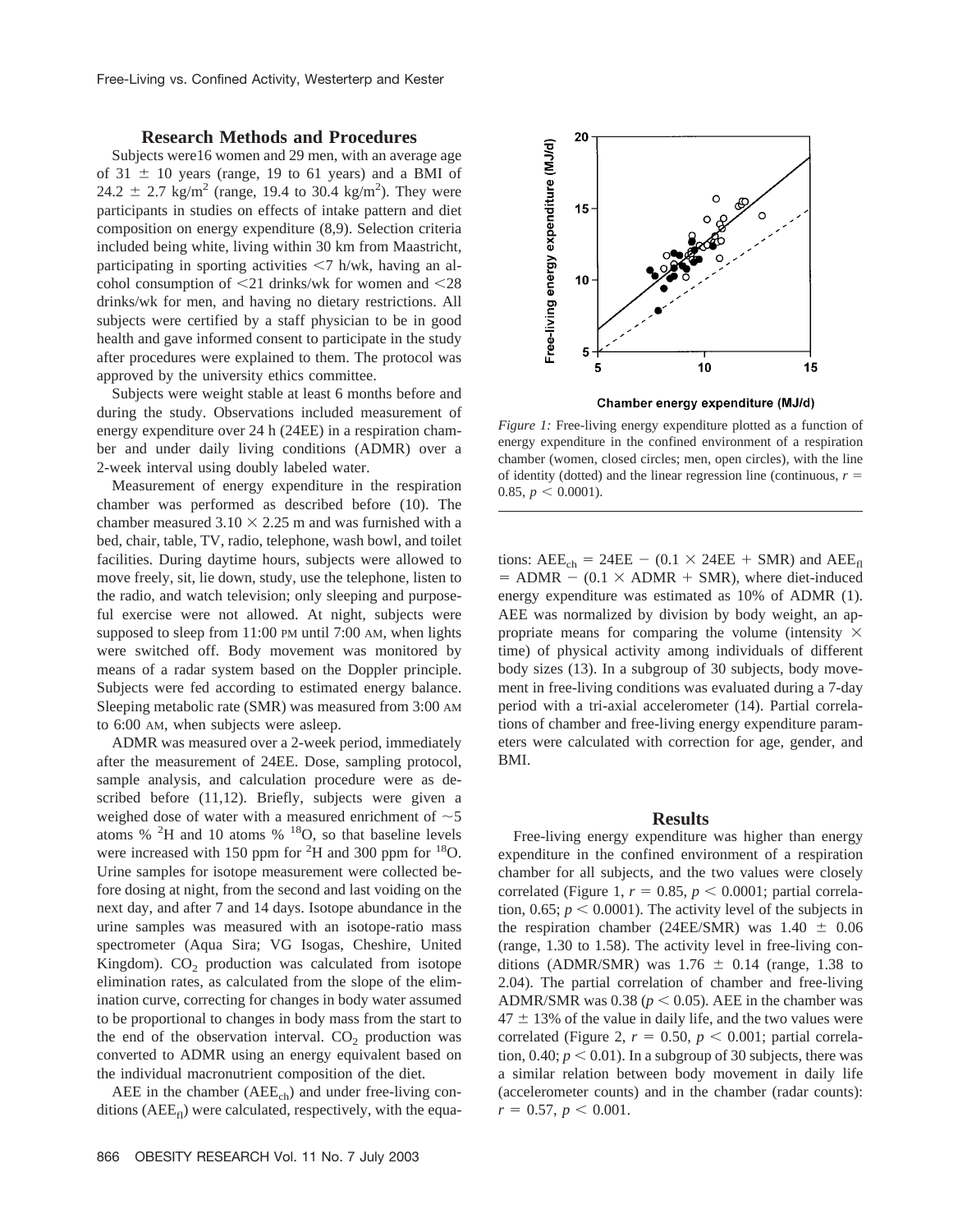

*Figure 2:* Free-living activity energy expenditure plotted as a function of activity energy expenditure in the confined environment of a respiration chamber (women, closed circles; men, open circles), with the line of identity (dotted) and the linear regression line (continuous,  $r = 0.50, p < 0.001$ ).

There were no significant effects of BMI, gender, and age on AEE. Women had a lower 24EE and a lower ADMR (Figure 1). However, AEE adjusted for differences in body weight was similar for women and men in the chamber  $(0.026 \pm 0.006$  and  $0.024 \pm 0.006$  MJ/kg, respectively), as well as free living  $(0.055 \pm 0.014$  and  $0.056 \pm 0.014$ MJ/kg, respectively).

#### **Discussion**

The activity level of the subjects in free-living conditions was close to the average reported for the general population (2–4). The activity level of the subjects in the respiration chamber was very close to literature values. Snitker et al. (5) observed a value of  $1.42 \pm 0.10$  in a slightly larger chamber  $(3.33 \text{ m long and } 2.45 \text{ m wide, floor space } 8.2 \text{ m}^2)$  compared with the  $7.0\text{-m}^2$  chamber in the current study. Astrup et al. (15) reported a value of 1.27 for a slightly smaller chamber (3.66 m long and 1.77 m wide, floor space  $6.5 \text{ m}^2$ ). All chamber values mentioned above are for conditions where subjects were allowed to move around without access to exercise equipment like a treadmill, ergometer, or stepping benches.

Physical activity in confined conditions was measured in a single 24-h stay in a room calorimeter. It has frequently been shown that 24EE, as measured in a respiration chamber, is reproducible (15–18). Therefore, this 24EE can be used to estimate physical activity in confined conditions.

One could speculate from these results that a major part of AEE in free-living conditions is associated with low-intensity activities such as lying, sitting, and standing, and moderate intensity activities such as walking. We recently showed that subjects with a PAL ranging from 1.51 to 2.04, a subgroup of the subjects of the current study, spent on average 9% of the active time in high-intensity activity (19). The data clearly showed that in the normal PAL range, the distribution of time spent at activities with low and moderate intensity is the major contributor to the daily activity level. High-intensity activity does not have much impact as a determinant of PAL in the normal population. An average subject with a PAL of 1.75 spends, respectively, 65%, 25%, and 9% of the active time in low-, moderate-, and highintensity activity. When the ratio of the energy costs for low, moderate, and high intensity is 1:2:4, high-intensity activity contributes  $\sim$ 25% to AEE.

We adjusted AEE for differences in body weight by division by body weight as a means for comparing the volume (intensity  $\times$  time) of physical activity among individuals of different body size. Ekelund et al. (20) compared AEE as well as activities in obese (BMI  $> 30 \text{ kg/m}^2$ ) and matched nonobese adolescents. AEE was measured with doubly labeled water, and activities were measured simultaneously with accelerometry. The obese performed fewer activities than the nonobese despite no difference in PAL. Activity counts in the obese, as monitored with an accelerometer, were 68% of the nonobese, and AEE in megajoules per kilogram was similarly lower at 65% of the values in the nonobese.

Future studies should indicate whether there is a genetic component in AE, as suggested by a  $\geq$ 2-fold variation in AEE among individuals in the same confined environment of a respiration chamber and the significant relation with AEE in free-living conditions. Pérusse et al. (21) have shown that the level of habitual physical activity, as derived from a 3-day activity record, has a genetic component. Additionally, behavioral choices could be similar within subjects and different among subjects whether or not they are in a confined living space.

# **Acknowledgments**

There was no outside funding/support for this study.

#### **References**

- 1. **Schutz Y, Bessard T, Jéquier E.** Diet-induced thermogenesis measured over a whole day in obese and nonobese women. *Am J Clin Nutr.* 1984;40 542–52.
- 2. **Westerterp KR.** Alterations in energy balance with exercise. *Am J Clin Nutr.* 1998;68:970S–4S.
- 3. **Black AE, Coward WA, Cole TJ, Prentice AM.** Human energy expenditure in affluent societies: an analysis of 574 doubly-labelled water measurements. *Eur J Clin Nutr.* 1996; 50:72–92.